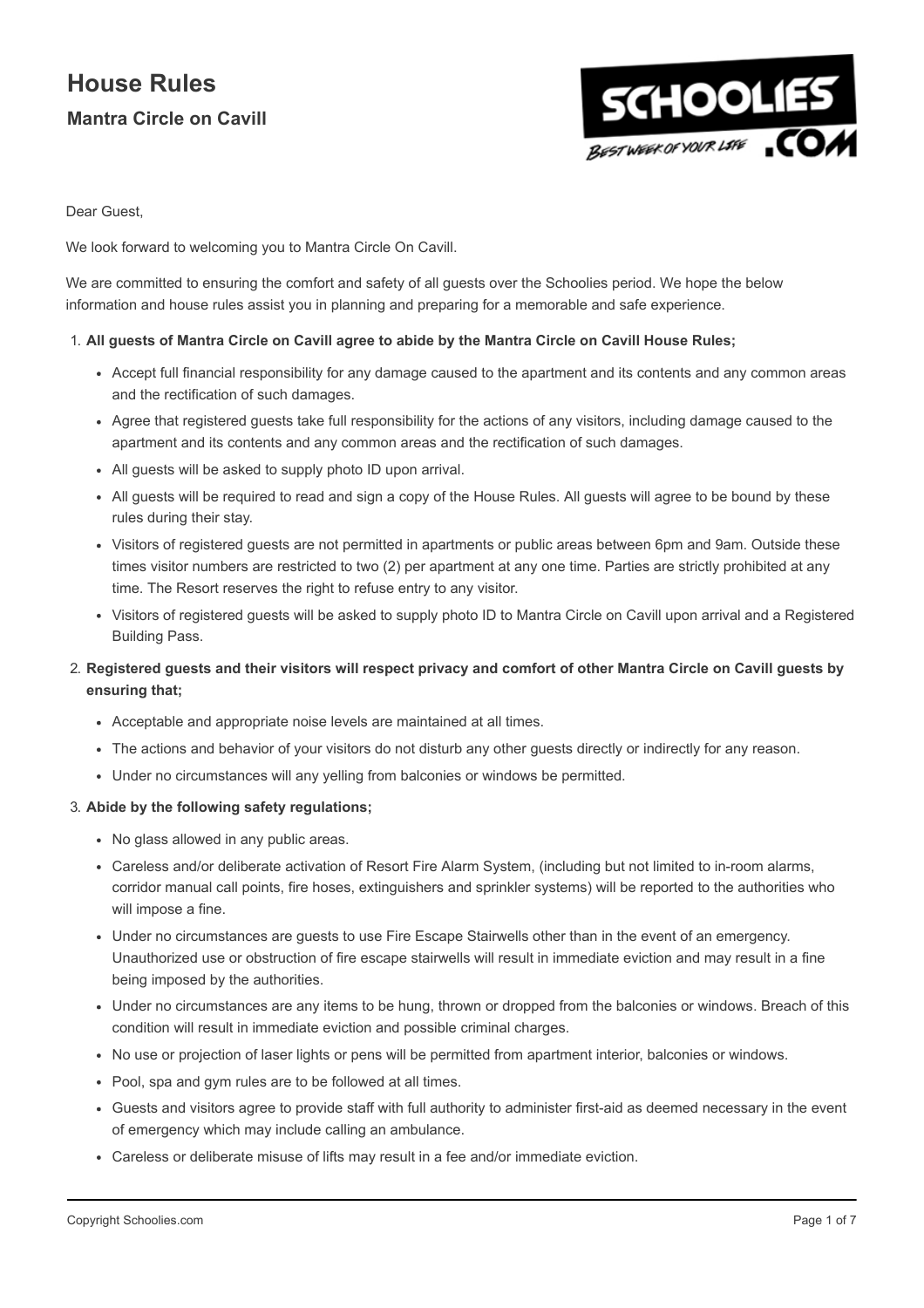# House Rules

### Mantra Circle on Cavill



### 4. Balcony Safety - Registered guests take full responsibility to ensure their registered guests and visitors promote the safe use of balconies at all times and include

- NO climbing or hanging from balconies or windows
- NO items to be hung, thrown or dropped from the balconies or windows
- NO parties or large gatherings to be held on balconies
- NO glassware
- NO overcrowding
- NO signs to be hung or displayed from the balconies or windows
- No nudity permitted in public view or from balconies
- 5. The Resort is an unlicensed premise and abides by all statutory obligations outlined in the Liquor Act. This will include, but not be limited to the following conditions:
	- Alcohol will be confiscated from anyone less than 18 years of age. This will include alcohol being provided to guests or visitors who are under the age of 18 year of age, or alcohol being consumed in common areas.
	- No alcohol is to be consumed in any common area including, corridors, the lobby, lifts or around an recreational area.
	- The consumption of illegal substances (which includes alcohol for those under the age of 18 years of age) is not permitted under any circumstances anywhere on the Resort.

#### 6. Maintenance of original condition of Mantra Circle on Cavill asset;

- All guests agree to ensure the allocated apartment is returned in the same condition as at time of initial occupation. In the event this is not the case the registered guests will bear the expense of appropriate rectification as deemed reasonable by Mantra Circle on Cavill.
- Any damage or breakages MUST be reported immediately.
- Apartments may be checked, therefore apartments are expected to be kept tidy and presentable at all times.
- Upon departure, please note charges will apply for lost keys, re barreling or unreturned keys.
- Crockery, utensils and furniture must NOT be taken from one apartment to another.
- All rooms are fully self-contained apartments and do not include daily servicing. Toilet rolls and towels will not be replenished/replaced during your stay.
- Bath towels and linen has been supplied, this does not include swimming towels. Refresh of towels and linen will not be provided.
- Housekeeping services will incur a mandatory additional charge.
- Regular inspections may be conducted to ensure the condition of the room and furnishings are in a fit state for the comfort and security of our guests. Management, staff and/or Security reserve the right to enter rooms, at its discretion, without notice.
- To avoid additional cleaning charges on check out, all guests are required to keep and leave the room in a good condition and, on check-out remove all rubbish and ensure all dishes are washed and put away.

### 7. Check in

Check in time on day of arrival will usually be from 2.00pm, but will be confirmed in your travel documents. Check in,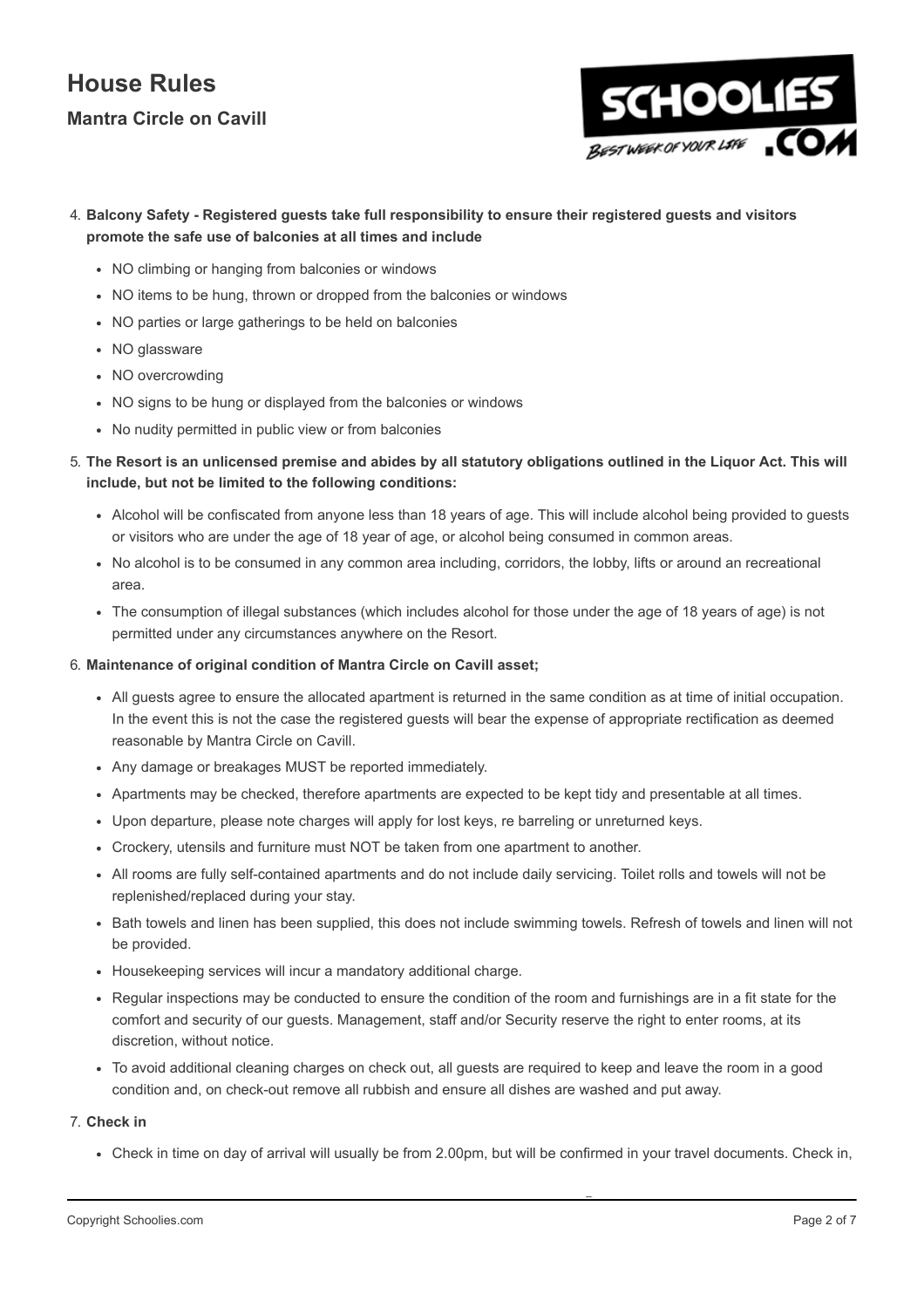

in some hotels may be later.

- Access to allotted room will under no circumstances be allowed until all registered guests have signed, understood and agreed to all the House Rules.
- No room changing or luggage storing facilities will be offered to quests.

#### 8. Check-Out

- Check-out time on the day of departure will be advised at time of check in or in your travel documents and will usually be between 8am and 10.00am.
- To avoid additional cleaning charges on check out, all guests are required to keep and leave the Residence in a good condition and, on check-out remove all rubbish and ensure all dishes are washed and put away.
- Please ensure that the keys are returned. Failure to return keys will result in a lost key charge.
- All bond refunds are processed through Schoolies.com, you will be able to apply for your bond refund no later than 10 business days after departure through the Schoolies.com website.

#### 9. Party and Alcohol Consumption Policy - NO PARTIES ON THE PREMISE.

- Mantra Circle on Cavill has zero tolerance policy on parties being held in the apartments. A party being defined as:
- Any situation where the maximum number of guests allowed per apartment is exceeded.
- Any situation where the noise level from the apartment is deemed too high thereby disturbing other hotel guests and/or the apartment residents.
- Any situation whereby excessive traffic to/from the apartment is identified.
- Any situation where it is deemed that intoxication is occurring.
- Any situation where it is identified that excessive alcohol is present.
- In the event that any apartment/guest is identified as having a party, the hotel reserves the right to immediately request all occupants of the apartment up to, and including, the guest who has registered for the apartment to vacate the premises.
- In the event that an eviction does occur, the accommodation is non refundable. In addition the registered guests will be required to settle the account prior to departure for any expense resulting from additional cleaning of the apartment, replacement of any furniture/fixture/fitting breakage, as well as for any required repairs.

#### 10. ALCOHOL ON THE PREMISE

- Mantra Circle on Cavill does not allow for excessive levels of alcohol to be brought on to the premises.
- Excessive amounts of alcohol being defined as:
- Cases/slabs/cartons of beer etc
- Multiple bottles/cases of spirits/wine
- In the event that a registered guest, or any persons associated with that guest, are identified as bringing excessive amounts of alcohol on to the hotel property that person will be requested to either relinquish the alcohol to the hotel. It will be stored in safekeeping for their retrieval on departure, or alternatively for the alcohol to be permanently removed off the premises.
- If at any stage should a person be deemed in breach of this policy, and refuse to abide by the hotel requests, than the person/s will be requested to leave the premises.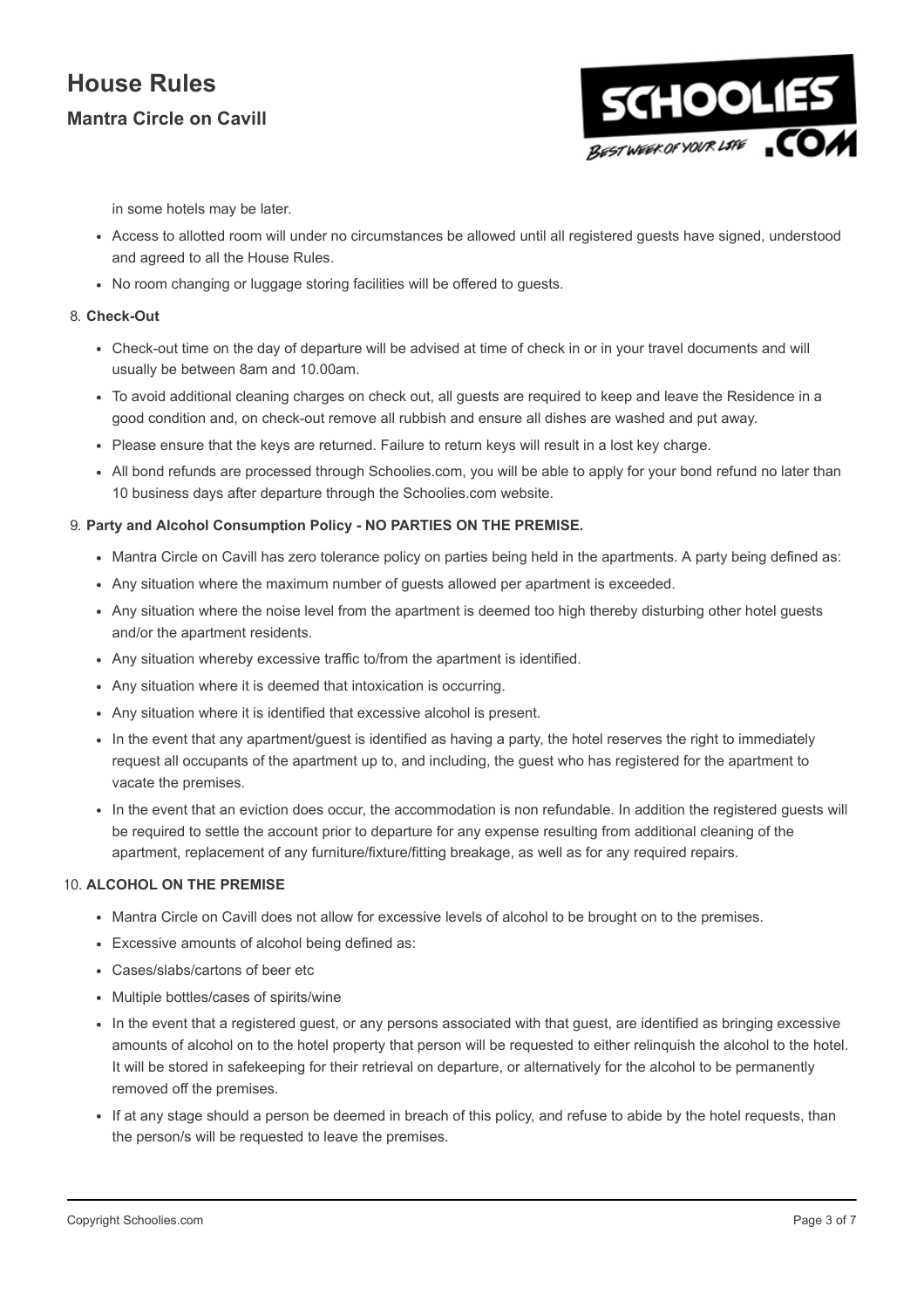

#### 11. ADDITIONAL ACTIONS THAT MAY RESULT IN EVICTION

- Mantra Circle on Cavill Management, staff and/or Security reserve the right to immediately evict any guest, visitor or member of the public for the following reasons, but not limited to:
- Intoxication and/or unsavory/lewd behavior
- The throwing of objects over balconies
- Willful damage to the apartment and/or common property
- Physical or verbal assault/abuse on any Mantra staff, other guests, apartment residents, members of the public on the premises
- Any behavior deemed as a potential safety threat to others
- Any breach of the alcohol or party policies
- Any incident for which the police are required to attend

#### 12. CONSEQUENCE OF EVICTION

- In the event that an eviction of any nature occurs, the registered guest, their associates and visitors, will not be able to make future reservations at Mantra Circle on Cavill. In the event that any person requested to vacate the hotel premises fails to adhere to this request, the police will be called which may result in further action being taken against the person/s in question.
- The following special Bond conditions apply for bookings at Mantra Circle On Cavill
- Schoolies.com will hold your bond as security against any additional expenses you incur, and any damage or breakages you cause during your stay. Your bond will only be refunded:
- After the hotel/resort manager has confirmed that you have incurred no additional expenses and have not caused any damage or breakages.
- It is understood by way of signing this document that the guest and their legal guardian acknowledge, understand and agree to all Mantra Circle on Cavill House Rules as outlined in the above document. Mantra Circle on Cavill reserves complete discretion when interpreting and implementing the Mantra Circle on Cavill House Rules for the purpose of protecting its assets and the safety and comfort of all Mantra Circle on Cavill guests and occupiers. It is further understood that breach of the Mantra Circle on Cavill House Rules will result in immediate eviction with 100% cancellation charges for remaining nights. Mantra Circle on Cavill reserves the right to refuse accommodation to any arrival, which does not comply with these conditions, or remove during the stay anyone that does not comply with the conditions.

#### 13. Additional Information

- Access to apartment will not be permitted without this signed copy of Mantra Circle on Cavill House Rules by 'EACH' occupant of room and their legal guardian.
- Please make sure that your friends and family are aware of your contact details including your room number, and your mobile number.
- No item of any kind is to be thrown or dropped from any balcony, door or window. Any person disregarding this rule will be removed from the premises immediately.
- Do not shout from doors, balconies or windows. Always remember that you are responsible for any visitor's actions, be it in reception or in your apartment.
- Fire Exit Doors are only to be used in an emergency, doors must remain closed at all times as this assists the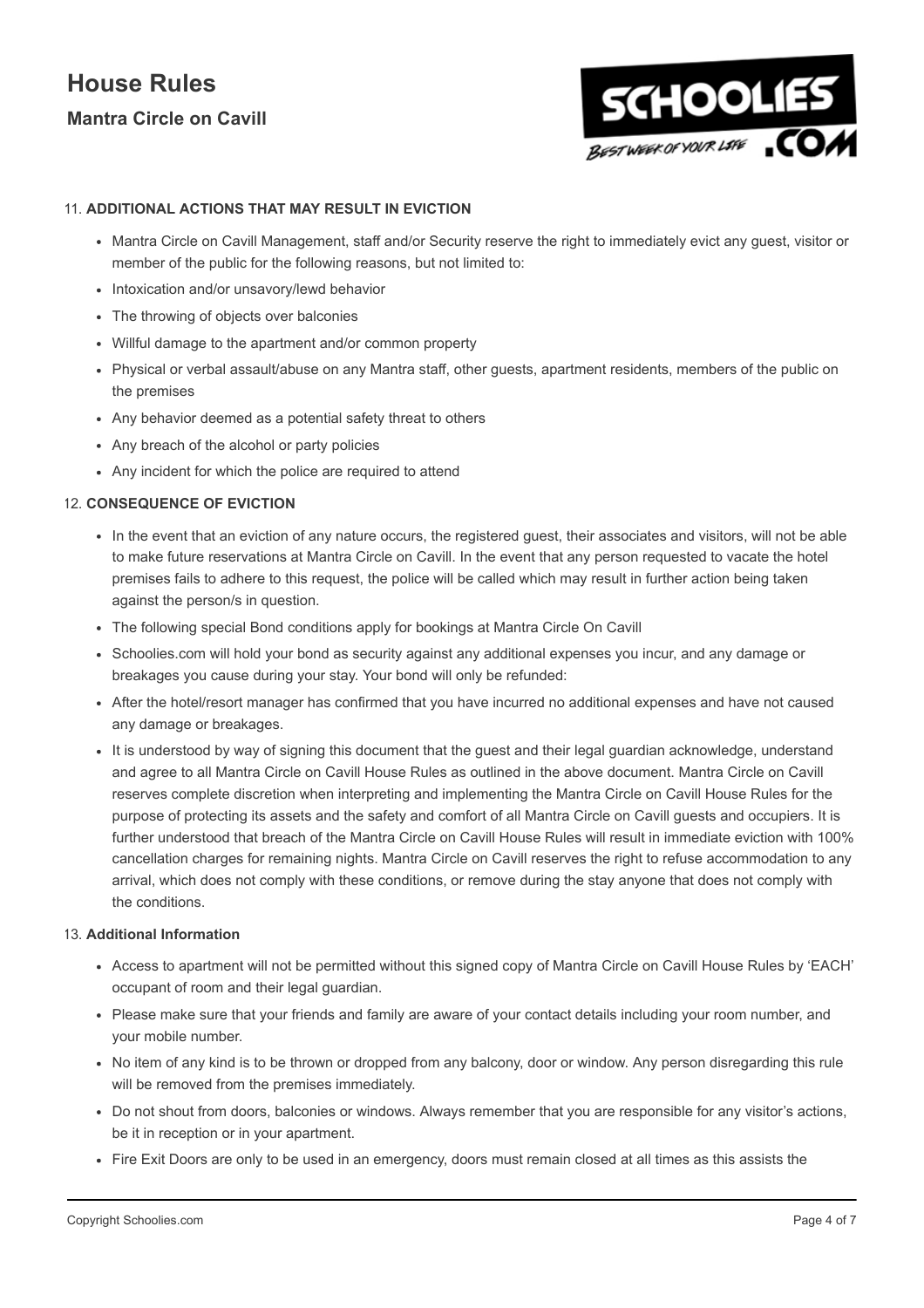

automated smoke ventilation system. Do not interfere with fire safety equipment at any time. A call out fee of approximately \$1,100.00 will apply from Qld Fire should you interfere with Fire Exit Doors or equipment, or should you or the occupants of your apartment set off the Resort Fire Alarm System.

- All breakages, damage, stained carpets or thefts from units will be deducted from rental bonds. Please report any incidents to reception as soon as possible, accidents do happen so ensure you assist our staff by reporting these promptly.
- All rubbish should be removed from apartments every day and placed in the designated rubbish areas. Please remember that any housekeeping services over and above standard procedure will incur a mandatory additional charge
- No unregistered guests (persons not staying at the Resort) are allowed to access the Resort Pool and other facilities at any time. All guests entering the Pool Gate must have their Schoolies ID visible.
- Glass or alcohol is not permitted inside the pool area at any time. Any person disregarding this rule will be removed from the premises immediately.
- No glass bottles are to be brought into the building at any time. If we find any glass bottles they will be confiscated and returned to their owner on departure.
- Government regulations dictate that smoking is not permitted in any internal common areas and Building By-Laws dictate that smoking is not permitted inside any apartment.
- Remember the rights of others. Please do not have loud music, loud TV's or make any other noise that is likely to disturb the enjoyment of other guests within the building. After 9.00pm NO noise is to be audible from any apartment. Management reserves the right to engage Security to attend to the apartment at any time if noise complaints are received from other guests of the Resort.
- Please remember to lock all doors and windows when you are not in the apartment. Management reserves the right to enter your apartment to secure doors and windows in the event of adverse weather conditions.
- You are advised not to bring any guests into the building between the hours of 6:00 pm and 9:00 am. Outside these hours you are required not to have more that two (2) guests in your apartment at any one time. Management reserves the right at any time to stop visitation within the property and to enter your apartment to check for total occupants, as excess occupants will contravene the Qld Fire & Rescue Services limits placed on total occupants at your Resort.
- Any unregistered guests found in the building between 6.00 pm and 9.00 am will be escorted off the premise immediately.
- Please keep the apartment in good order. Remember, it will be thoroughly inspected on your departure.
- Please remember to keep your Schoolies ID and Resort access key, or key card with you at all times when outside of your apartment. All Registered Guests must also have a Schoolies ID to access the Resort and/or your apartment.
- Firearms, drugs or weapons, fighting of any kind and theft will be reported to the police immediately.
- Please note that House Rules are subject to change at any time without notice and should be read in conjunction with the terms and conditions www.schoolies.com/terms
- By agreeing to abide by the House Rules above you will assist management and staff in providing great facilities for a memorable Schoolies holiday.
- Always remember, if you need assistance of any kind, we are here to help.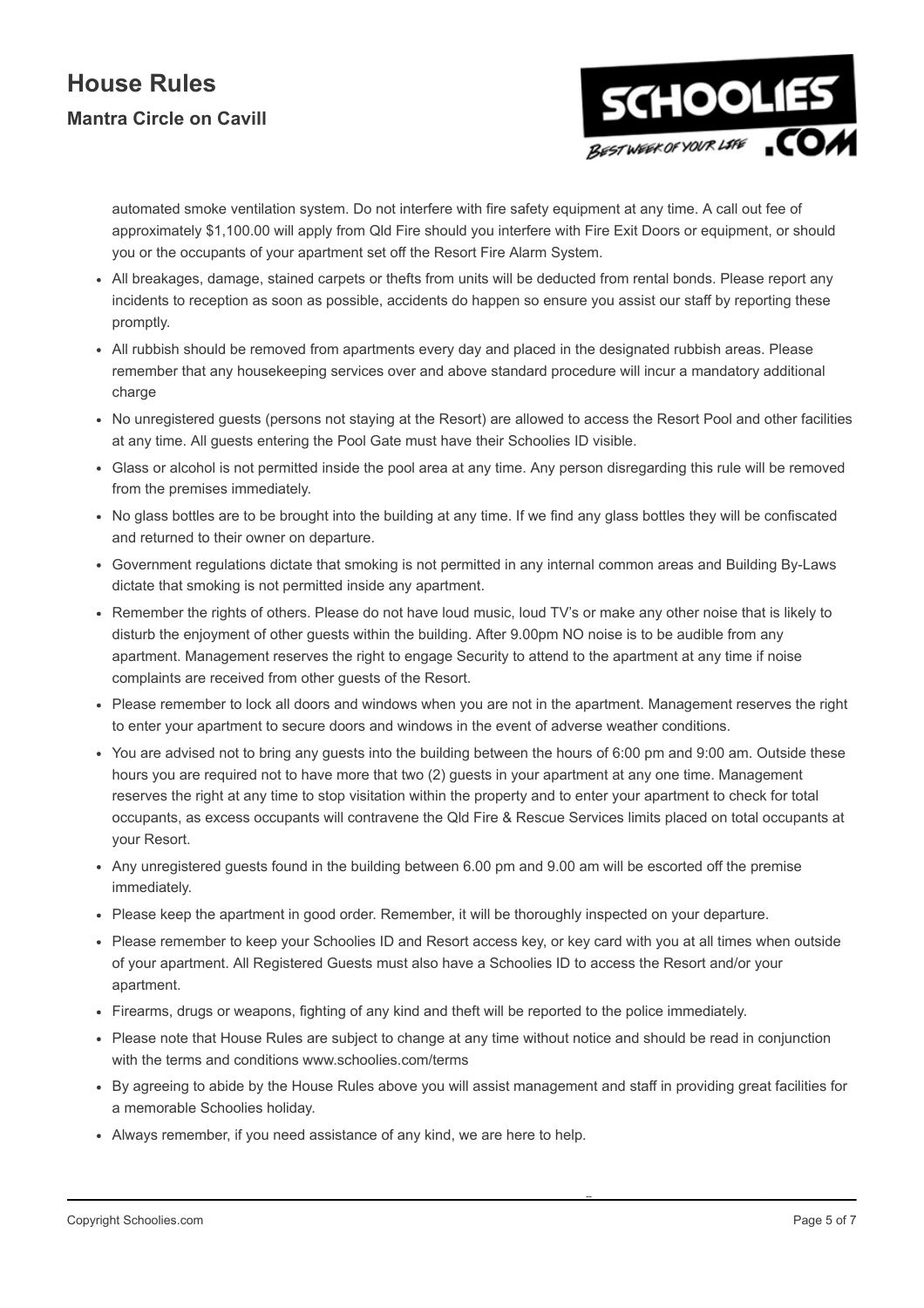

### 14. Be Covid Safe During Schoolies

- During Schoolies, we encourage you to maintain all methods that help keep you COVID Safe including:
- Maintain physical distancing
- Wear a mask when unable to physically distance
- Maintain good hand hygiene
- Check-in using the Qld App for effective contact tracing
- COVID-19 restrictions and advice may change, for the most updated information visit: https://www.qld.gov.au/health/conditions/health-alerts